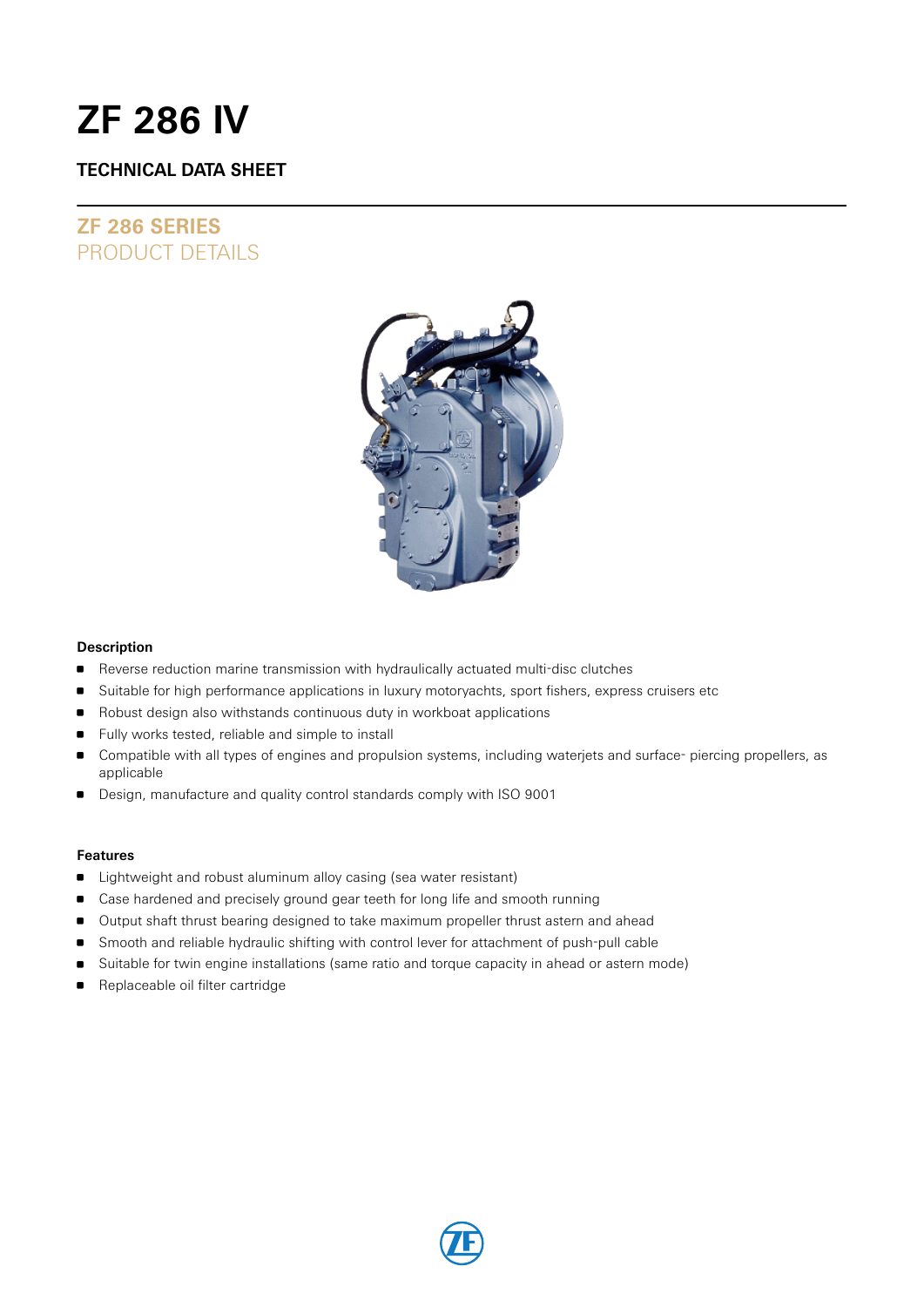# **ZF 286 IV**

## **RATINGS**

| Ratios                  | Power Factor  |        | Input Power Capacity |     |          |     |          |     | Max. | Max. | Max.       |
|-------------------------|---------------|--------|----------------------|-----|----------|-----|----------|-----|------|------|------------|
|                         | kW/RPM hp/RPM |        | kW                   | hp  | kW       | hp  | kW       | hp  | kW   | hp   | <b>RPM</b> |
| Pleasure Duty - Diesel  |               |        | 2500 RPM             |     | 2800 RPM |     | 3300 RPM |     |      |      |            |
| 1.266*, 1.535, 2.011    | 0.1715        | 0.2300 | 429                  | 575 | 480      | 644 | 566      | 759 | 617  | 828  | 3600       |
| $2.322*$                | 0.1620        | 0.2172 | 405                  | 543 | 454      | 608 | 535      | 717 | 583  | 782  | 3600       |
| 2.539                   | 0.1491        | 0.1999 | 373                  | 500 | 417      | 560 | 492      | 660 | 537  | 720  | 3600       |
| Light Duty - Diesel     |               |        | 2100 RPM             |     | 2500 RPM |     | 2800 RPM |     |      |      |            |
| $1.266$ *, 1.535, 2.011 | 0.1545        | 0.2072 | 324                  | 435 | 386      | 518 | 433      | 580 | 556  | 746  | 3600       |
| $2.322*$                | 0.1417        | 0.1900 | 298                  | 399 | 354      | 475 | 397      | 532 | 510  | 684  | 3600       |
| 2.539                   | 0.1372        | 0.1840 | 288                  | 386 | 343      | 460 | 384      | 515 | 494  | 662  | 3600       |
| Medium Duty - Diesel    |               |        | 2100 RPM             |     | 2500 RPM |     | 2800 RPM |     |      |      |            |
| 1.266*, 1.535, 2.011    | 0.1152        | 0.1545 | 242                  | 324 | 288      | 386 | 323      | 433 | 415  | 556  | 3600       |
| $2.322*$                | 0.1086        | 0.1456 | 228                  | 306 | 272      | 364 | 304      | 408 | 391  | 524  | 3600       |
| 2.539                   | 0.1053        | 0.1412 | 221                  | 297 | 263      | 353 | 295      | 395 | 379  | 508  | 3600       |

\* Special Order Ratio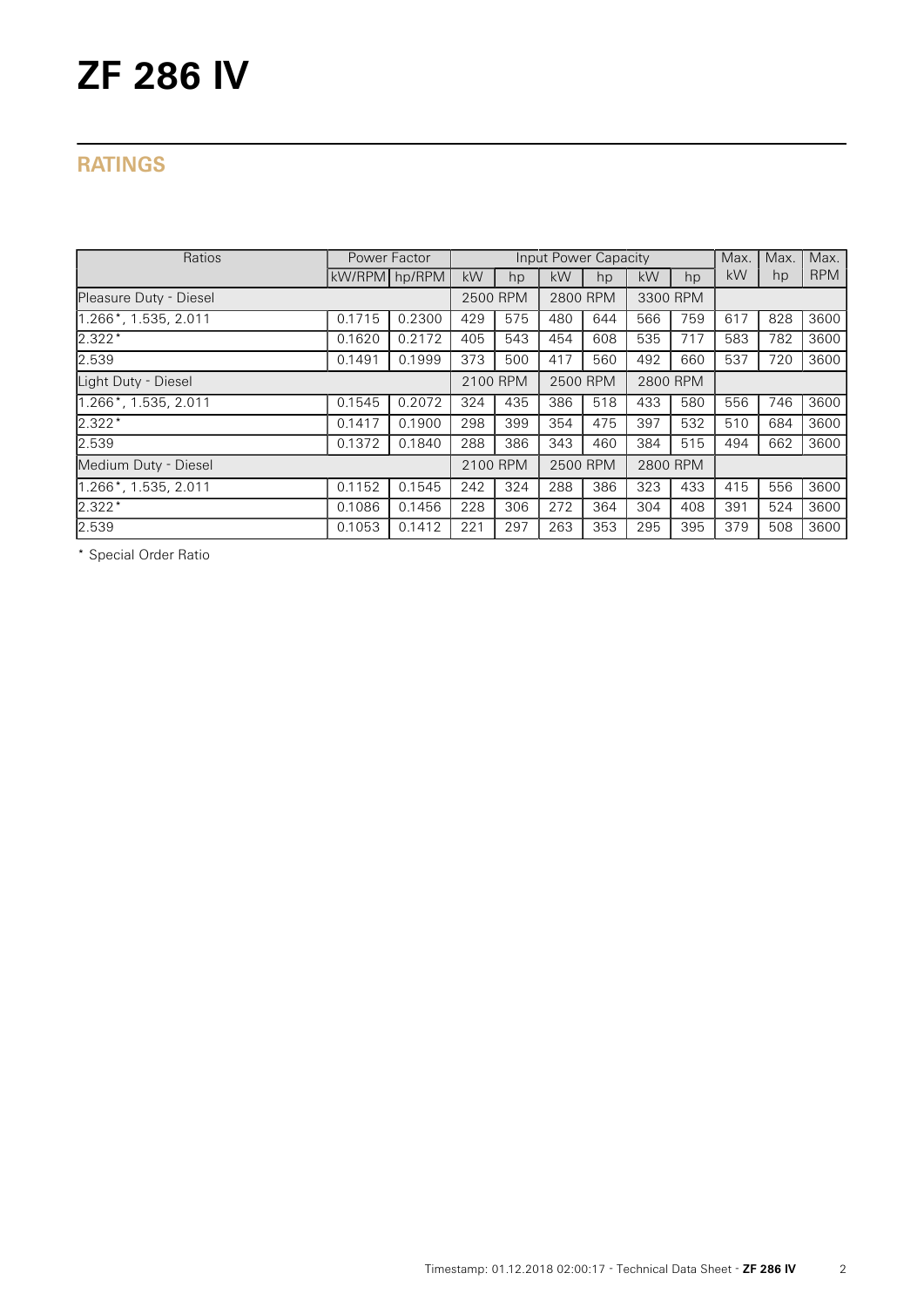# **ZF 286 IV**

## **DIMENSIONS**



| $\sqrt{}$                | B <sub>1</sub> | B <sub>2</sub> | H1          |                   | Ľ     |                    |       |  |  |  |
|--------------------------|----------------|----------------|-------------|-------------------|-------|--------------------|-------|--|--|--|
| Millimeter (mm)          |                |                |             |                   |       |                    |       |  |  |  |
| 358.0                    | 185.0          | 225.0          | 100.0       | 212.0             | 322.0 |                    | 165.0 |  |  |  |
| Inch $(in)$              |                |                |             |                   |       |                    |       |  |  |  |
| 14.09                    | 7.28           | 8.86           | 3.94        | 8.35              | 12.68 |                    | 6.5   |  |  |  |
| Angle (°)<br>Weight (kg) |                |                | Weight (lb) | Amount of Oil (I) |       | Amount of Oil (qt) |       |  |  |  |
| 130<br>14                |                |                | 287         | 5.0               |       |                    | 5.3   |  |  |  |

# **BELL HOUSING DIMENSIONS**

|                  | A                                      |    | B                                             |    | C  |    | L <sub>3</sub> |      | <b>Bolt Holes</b> |                 |      |
|------------------|----------------------------------------|----|-----------------------------------------------|----|----|----|----------------|------|-------------------|-----------------|------|
| Name             |                                        |    |                                               |    |    |    |                |      | No.               | <b>Diameter</b> |      |
|                  | mm                                     | in | mm                                            | in | mm | in | mm             | in   |                   | mm              | in   |
| SAE <sub>1</sub> |                                        |    | 511.2   20.13   530.2   20.87   554.0   21.81 |    |    |    | 35.0           | 1.38 | 12                | 12.0            | 0.47 |
| SAE <sub>2</sub> | 447.68 17.63 466.73 18.38 488.95 19.25 |    |                                               |    |    |    |                |      | 12                | 10.32           | 0.41 |
| SAE <sub>3</sub> | 409.58 16.13 428.63 16.88 450.85 17.75 |    |                                               |    |    |    |                |      | 12                | 10.32           | 0.41 |
| 3 CAT            |                                        |    |                                               |    |    |    |                |      |                   |                 |      |



# **OUTPUT FLANGE DIMENSIONS**

|       |                         |                           |                         |    |                         |      |                         |              | <b>Bolt Holes</b> |      |  |
|-------|-------------------------|---------------------------|-------------------------|----|-------------------------|------|-------------------------|--------------|-------------------|------|--|
|       |                         |                           |                         |    |                         |      | No.                     | Diameter (E) |                   |      |  |
| mm    | $\overline{\mathsf{I}}$ | mm                        | $\overline{\mathsf{I}}$ | mm | $\overline{\mathsf{I}}$ | mm   | $\overline{\mathsf{I}}$ |              | mm                |      |  |
| 146.0 |                         | $5.75$ 120.65 4.75   76.2 |                         |    | 3.0                     | 14.0 | 0.55                    |              | 16.2              | 0.64 |  |